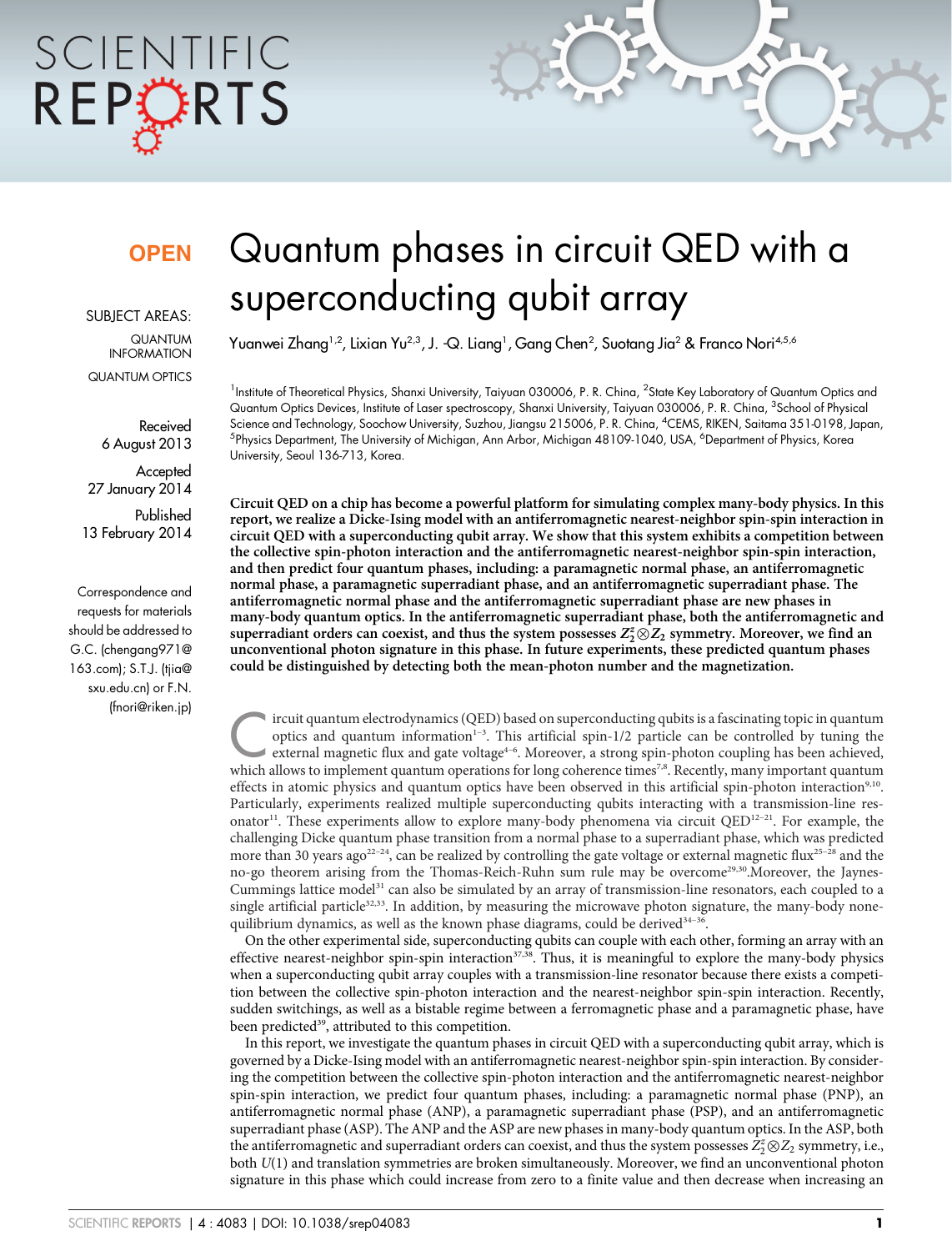effective magnetic field. In future experiments, these predicted quantum phases could be identified by detecting both the meanphoton number and the magnetization.

#### **Results**

System and Hamiltonian. Figure 1 shows our proposed quantum network. Many superconducting qubits connected in a chain couple capacitively to their neighboring qubits and also interact identically with a one-dimensional transmission-line resonator. The corresponding Hamiltonian is given by<sup>4-6</sup>

$$
H_1 = e^2 \sum_{i,j} (n_i - N_g)^T \bar{C}_{ij}^{-1} (n_j - N_g) - \sum_i E_j \cos \varphi_i, \qquad (1)
$$

where  $n_i$  is the number of Cooper pairs on the *i*th island,

$$
N_g = \frac{C_g V_g}{2e} \tag{2}
$$

is the dimensionless gate charge with gate capacitance  $C_{\rm g}$  and gate voltage  $V_{\varphi}$ 

$$
E_J = 2E_J^0 \cos\left(\pi \frac{\Phi_x}{\Phi_0}\right) \tag{3}
$$

is the tunable Josephson tunneling energy with single-junction Josephson energy  $E^0_j$ , external magnetic flux  $\Phi_\infty$  and magnetic flux quantum  $\Phi_0$ ,  $\varphi_i$  is the phase of the superconducting order parameter of the *i*th island, and  $\overline{C}$  is the capacitance matrix. The element  $C_{ii} = C_{\Sigma}$ is the total capacitance connected to the ith island and  $C_{ii \pm 1} = -C$  is the coupling capacitance between two adjacent superconducting qubits. In general, the coupling capacitance  $C$  is much smaller than the total capacitance  $C_{\Sigma}$ . As a consequence, the next-nearest-neighbor term of  $\overline{C}$ can be neglected safely and the Hamiltonian  $H_1$  is rewritten as

$$
H_2 = \sum_{i} \left[ \frac{2e^2}{C_{\Sigma}} (n_i - N_g)^2 - E_J \cos \varphi_i \right] + \frac{4e^2 C}{C_{\Sigma}^2} \sum_{i} (n_i - N_g)(n_{i+1} - N_g). (4)
$$

Near the degeneracy point, only a pair of adjacent charge states ( $n_i = 0$ ) and  $n_i = 1$ ) on the island are relevant. If we define these charge states as the effective spin basis states  $|\uparrow\rangle$  and  $|\downarrow\rangle$ , i.e.,  $|n_i = 0\rangle \leftrightarrow |\uparrow\rangle$  and  $|n_i =$  $1\rangle \leftrightarrow | \downarrow_i\rangle$ , the Hamiltonian  $H_2$  reduces to the form

$$
H_3 = J \sum_i \sigma_z^i \sigma_z^{i+1} + \varepsilon \sum_i \sigma_z^i - \frac{E_J}{2} \sum_i \sigma_x^i, \tag{5}
$$

where  $\sigma_z^i = |\uparrow_i\rangle\langle\uparrow_i| - |\downarrow_i\rangle\langle\downarrow_i|$  and  $\sigma_x^i = |\uparrow_i\rangle\langle\downarrow_i| - |\downarrow_i\rangle\langle\uparrow_i|$  are the Pauli spin operators,

$$
\varepsilon = 2e^2 \left( \frac{C}{C_{\Sigma}^2} + \frac{1}{C_{\Sigma}} \right) \left( N_g - \frac{1}{2} \right) \tag{6}
$$

is an effective magnetic field, and

$$
J = \frac{e^2 C}{C_{\Sigma}^2} \tag{7}
$$

describes the capacitance-induced nearest-neighbor spin-spin interaction.

Now a one-dimensional transmission-line resonator is placed in parallel to the superconducting qubits. All superconducting qubits are situated at the antinode of the magnetic field induced by the oscillating supercurrent in the transmission-line resonator<sup>2,3</sup>. Due to the boundary condition at the end of the transmission-line resonator, these superconducting qubits are controlled only by the magnetic component, which shifts the original magnetic flux  $\Phi_x$  by

$$
\tilde{\Phi}_x = \Phi_x + \frac{g_0 \Phi_0}{\pi} \left( a + a^\dagger \right),\tag{8}
$$

where

$$
g_0 = \frac{\pi S_0}{d\Phi_0} \sqrt{\frac{\hbar l \omega}{L_0}},\tag{9}
$$

*l* is the inductance per unit length, and  $S_0$  is the enclosed area of the superconducting qubit. In the Lamb-Dicke limit  $(g_0 \sqrt{\langle a^{\dagger} a \rangle} + 1 \ll 1)$ , together with the condition  $\Phi_x = \Phi_0/2$ , an effective Hamiltonian for Fig. 1 is obtained by

$$
H = J \sum_{i} \sigma_z^{i} \sigma_z^{i+1} + \varepsilon \sum_{i} \sigma_z^{i} + \frac{g}{\sqrt{N}} \sum_{i} \sigma_x^{i} (a + a^{\dagger}) + \omega a^{\dagger} a, \quad (10)
$$

where

$$
g = \sqrt{N}E_{Jg_0}^0\tag{11}
$$

is the collective spin-photon coupling strength. In this Hamiltonian, all parameters can be controlled independently. For example, the effective magnetic field  $\varepsilon$  can be tuned via the gate voltage  $V_g$  from the negative to the positive. For simplicity, we address mainly the case  $\epsilon \geq 0$  in the following discussions.

The Hamiltonian (10) is a Dicke-Ising model with an antiferromagnetic nearest-neighbor spin-spin interaction. This Hamiltonian shows clearly that when both  $g$  and  $J$  coexist, the collective spinphoton interaction has a competition with the nearest-neighbor spin-spin interaction. As a result, it exhibits exotic phase transitions



Figure 1 | Proposed circuit QED with a superconducting qubit array.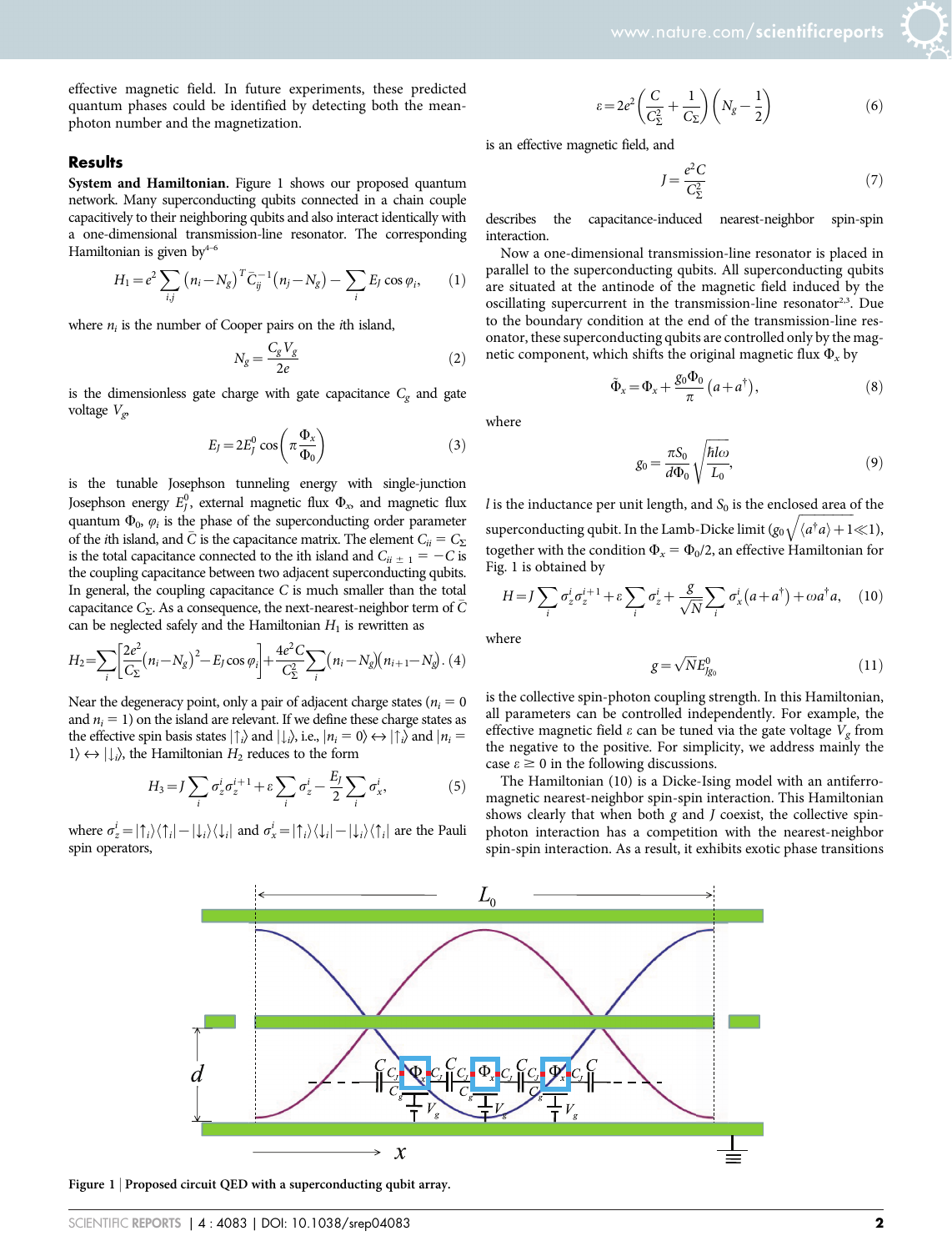beyond the previous predictions of the standard Dicke (Ising) model. For example, a first-order superradiant phase transition has been predicted<sup>40,41</sup>, when  $J < 0$ . In this report, we will find rich quantum phases including the PNP, the ANP, the PSP, and the ASP for  $J > 0$ .

Quantum phases. For the Hamiltonian (10), the quantum phases can be revealed by calculating the ground-state energy and the order parameters via a mean-field approach<sup>42</sup>. In the classical picture, the spin in the Hamiltonian (10) can be represented as a vector line in the xz plane with the unit vector  $\vec{n} = (\cos \varphi, 0, \sin \varphi)$ . Thus, we can introduce a variational ground-state wave function

$$
|\lambda_0, \varphi\rangle = \prod_i |\varphi_i\rangle \otimes |\lambda_0\rangle,\tag{12}
$$

where

$$
|\varphi_i\rangle = \left[\cos\left(\frac{\pi}{4} - \frac{\varphi_i}{2}\right), \sin\left(\frac{\pi}{4} - \frac{\varphi_i}{2}\right)\right]^T
$$
 (13)

and

$$
|\lambda_0\rangle = \exp\bigg(-\frac{\lambda_0^2}{2} + \lambda_0 a^\dagger\bigg)|0\rangle\tag{14}
$$

are the spin and boson coherent states, to describe both the antiferromagnetic and superradiant properties.

Since the antiferromagnetic exchange interaction  $(I > 0)$  leads to a staggered arrangement of all spins in the z direction, we should consider two sublattices with  $\varphi_1$  and  $-\varphi_2$ , which corresponds to the odd and even sites of spins, respectively, in the ground-state wave function. After a straightforward calculation, the scaled ground-state energy

$$
E = \langle \lambda_0, \varphi_1, \varphi_2 | H | \lambda_0, \varphi_1, \varphi_2 \rangle / N \tag{15}
$$

is given by

$$
E = \omega \lambda^2 - J \sin \varphi_1 \sin \varphi_2 +
$$
  
\n
$$
\frac{\varepsilon}{2} (\sin \varphi_1 - \sin \varphi_2) + g \lambda (\cos \varphi_1 + \cos \varphi_2),
$$
\n(16)

where  $\lambda = \lambda_0 / \sqrt{N}$  and the parameters ( $\lambda$ ,  $\varphi_1$  and  $\varphi_2$ ) are to be determined

As shown in the Methods section, by minimizing the ground-state energy E with respect to the variational parameters  $(\lambda, \varphi_1, \varphi_2)$ , we obtain three equilibrium equations:

$$
\omega \lambda + g(\cos \alpha \cos \beta) = 0, \qquad (17)
$$

$$
J(\sin 2\alpha - \sin 2\beta) - \varepsilon \cos(\alpha + \beta) - 2g\lambda \sin(\alpha + \beta) = 0, \quad (18)
$$

$$
J(\sin 2\alpha - \sin 2\beta) + \varepsilon \cos(\alpha - \beta) - 2g\lambda \sin(\alpha - \beta) = 0, \quad (19)
$$

where

$$
\alpha = \frac{1}{2} (\varphi_1 + \varphi_2) \in \left[ -\frac{\pi}{2}, \frac{\pi}{2} \right],\tag{20}
$$

$$
\beta = \frac{1}{2}(\varphi_1 - \varphi_2) \in \left[ -\frac{\pi}{2}, \frac{\pi}{2} \right].
$$
\n(21)

These equilibrium equations, together with the stable conditions (see the Methods section), determine the ground-state energy in Eq. (16) and the order parameters, such as the mean-photon number  $\langle a^{\dagger} a \rangle$ , the magnetization  $\langle S_z \rangle$  and the staggered magnetization  $\langle M_s \rangle$ , which are given respectively by

$$
\begin{cases}\n\frac{\langle a^{\dagger}a \rangle}{N} = \frac{g^2}{\omega^2} \cos^2 \alpha \cos^2 \beta \\
\frac{\langle S_z \rangle}{N} = \frac{1}{N} \langle \sum_{i} \sigma_z^{i} \rangle = \cos \alpha \sin \beta \\
\langle M_s \rangle = \frac{1}{N} |\sum_{i} (-1)^i \langle \sigma_i^{z} \rangle| = |\sin \alpha \cos \beta|\n\end{cases}
$$
\n(22)

The introduction of the order parameter, the staggered magnetization  $\langle M_s \rangle$ , is to conveniently discuss the antiferromagnetic properties of the Hamiltonian (10). After the ground-state energy, and especially, the order parameters, are obtained, several rich phase diagrams can be obtained.

We first address two known limits. The first is the case when  $J = 0$ , in which the Hamiltonian (10) reduces to the standard Dicke model<sup>43</sup>

$$
H_{\rm D} = \varepsilon \sum_{i} \sigma_z^i + \frac{g}{\sqrt{N}} \sum_{i} \sigma_x^i \left( a + a^\dagger \right) + \omega a^\dagger a. \tag{23}
$$

By means of the equilibrium equations  $(17)$ – $(19)$  and the stable conditions, we find

$$
\alpha = 0, \beta = -\frac{\pi}{2} \tag{24}
$$

for  $g < g_c$  and

$$
\alpha = 0, \beta = -\arcsin\left[\frac{\varepsilon}{2(J + g^2/\omega)}\right]
$$
 (25)

for  $g > g_c$ , where  $g_c = \sqrt{\varepsilon \omega/2}$ , i.e.,

$$
\frac{\langle a^{\dagger} a \rangle}{N} = 0, \frac{\langle S_z \rangle}{N} = -1
$$
\n(26)

for  $g < g_c$  and

$$
\frac{\langle a^{\dagger} a \rangle}{N} = \frac{g^2}{\omega^2} - \frac{\varepsilon^2}{4g^2}, \frac{\langle S_z \rangle}{N} = -\frac{\varepsilon \omega}{2g^2}
$$
 (27)

for  $g > g_c$ . This means that a second-order quantum phase transition from the normal phase ( $g < g_c$ ) to the superradiant phase ( $g > g_c$ ) occurs<sup>44,45</sup>, as shown in Fig. 2(a). Moreover, the Dicke model has  $U(1)$ symmetry in the normal phase. Whereas, in the superradiant phase the system acquires macroscopic collective excitations governed mainly by the collective spin-photon interaction term  $g\sum_{i} a_{x}^{i}$ <br>  $(a+a^{\dagger})$ , and thus it has  $Z_{2}^{z}\otimes Z_{2}$  symmetry, where  $Z_{2}^{z}$  is the global rotation of  $\pi$  around the  $z$  axis<sup>46</sup> and  $z_2$  is the change of sign of the boson coherent state ( $|\lambda_0\rangle \rightarrow -|\lambda_0\rangle$ ). In experiments, this quantum phase transition has been observed $47-49$  in an optical cavity with a Bose-Einstein condensate by measuring the mean-photon number  $\langle a^{\dagger} a \rangle$  and the magnetization  $\langle S_z \rangle/N$ . Recently, it has been well investigated in many-body circuit QED<sup>25-30</sup> and spin-orbit-driven Bose-Einstein condensate<sup>50</sup>.

For  $g = 0$ , the Hamiltonian (10) turns into the Ising model<sup>51</sup>

$$
H_{\rm I} = J \sum_{i} \sigma_z^i \sigma_z^{i+1} + \varepsilon \sum_{i} \sigma_z^i, \tag{28}
$$

in which a first-order phase transition from the paramagnetic phase to the antiferromagnetic phase at the critical point  $J_c = \varepsilon/2$  can be recovered. In the paramagnetic phase  $(J < J_c)$ , the ground-state wave function is  $\left| \dots \downarrow \downarrow \downarrow \downarrow \downarrow \downarrow \downarrow \dots \right\rangle$ , which implies that the system has translation symmetry and  $\langle S_z \rangle/N = -1$  and  $\langle M_s \rangle = 0$ . In the antiferromagnetic phase  $(J > J_c)$ , the ground-state wave function becomes  $|... \uparrow \downarrow \uparrow \downarrow \uparrow \downarrow \uparrow \downarrow ...$ , in which translation symmetry is broken and  $\langle S_z \rangle/N = 0$  and  $\langle M_s \rangle = 1$ .

If both g and J are non-zeros, we find four different regions: (i)  $\alpha$  =  $0, \beta = -\pi/2$ , (ii)  $\alpha = +\pi/2$ ,  $\beta = 0$ , (iii)  $\alpha = 0, \beta \neq 0$ , and (iv)  $\alpha \neq 0, \beta$  $\neq$  0. Specially, the order parameters in these four regions are given respectively by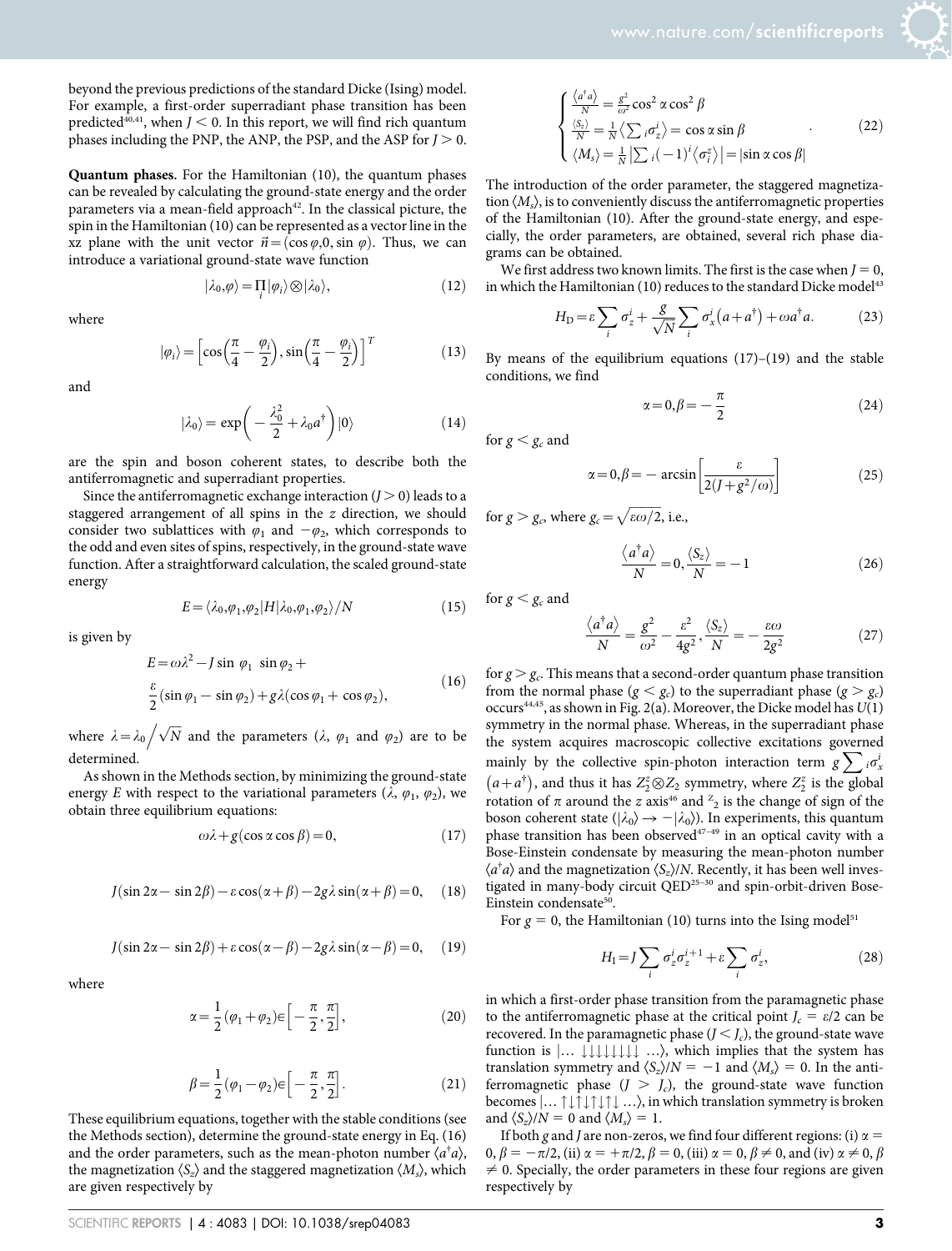



Figure 2 | Phase diagrams for different antiferromagnetic spin-spin nearest-neighbor interactions. The plotted parameters are chosen as (a)  $J/\omega = 0$ , (b)  $J/\omega = 0.05$ , (c)  $J/\omega = 0.1$ , and (d)  $J/\omega = 0.2$ , respectively. In (b), (c) and (d), the phase boundaries (from top to bottom) are determined respectively by  $\varepsilon_c = 2(J + g^2/\omega)$ ,  $\varepsilon_c = 2(\frac{J}{g^2/\omega} + \frac{g^2}{\omega} + \frac{g^2}{\omega} + \frac{g^2}{\omega} + \frac{g^2}{\omega} + \frac{g^2}{\omega} + \frac{g^2}{\omega}$ , and  $\varepsilon_c = 2J\sqrt{1 - g^2/\omega}$ .

$$
(i)\frac{\langle a^{\dagger}a \rangle}{N} = 0, \frac{\langle S_z \rangle}{N} = -1, \langle M_s \rangle = 0,
$$
 (29)

(ii) 
$$
\frac{\langle a^{\dagger} a \rangle}{N} = 0, \frac{\langle S_z \rangle}{N} = 0, \langle M_s \rangle = 1,
$$
 (30)

(iii) 
$$
\frac{\langle a^{\dagger} a \rangle}{N} = \frac{g^2}{\omega^w} \left[ 1 - \frac{\varepsilon^2}{4 \left( 1 + \frac{\varepsilon^2}{\omega} \right)^2} \right], \frac{\langle S_z \rangle}{N} = -\frac{\varepsilon}{2 \left( 1 + \frac{\varepsilon^2}{\omega} \right)}, \langle M_s \rangle = 0, (31)
$$

$$
\text{(v)} \frac{\langle a^\dagger a \rangle}{N} = \frac{g^2}{\omega^w} \cos^2 \alpha \cos^2 \beta, \frac{\langle S_z \rangle}{N} = \cos \alpha \sin \beta, \langle M_s \rangle = |\sin \alpha \cos \beta|, \text{(32)}
$$

where

$$
\cos \alpha = \frac{-\varepsilon \sin \beta}{2(J - g^2 \cos^2 \beta/\omega)},
$$
\n(33)

$$
\cos^2 \beta = \frac{\omega}{g^2} \left[ J - \frac{\varepsilon}{2} \sqrt{1 - \frac{g^2}{\omega J}} \right].
$$
 (34)

In terms of the different properties of the order parameters, the cases (i)–(iv) are denoted by PNP, ANP, PSP, and ASP, respectively. The ANP ( $\langle a^{\dagger} a \rangle/N = 0$ ,  $\langle S_z \rangle/N = 0$  and  $\langle M_s \rangle = 1$ ) and the ASP ( $\langle a^{\dagger} a \rangle/N \neq 0$ ,  $\langle S_z \rangle/N \neq -1$  and  $\langle M_s \rangle \neq 1$ ) are new phases in many-body quantum optics. In Fig. 2, we plot phase diagrams for different antiferromagnetic spin-spin nearest-neighbor interactions. This figure shows clearly that these predicted quantum phases can be driven by the collective spinphoton coupling strength g, the antiferromagnetic nearest-neighbor spin-spin interaction  $J$ , and the effective magnetic field  $\varepsilon$ . Especially, the region of the ASP becomes larger when increasing J.

In Fig. 3, we plot phase diagrams as functions of the antiferromagnetic nearest-neighbor spin-spin interaction J and the collective spinphoton coupling strength g for different effective magnetic fields (a)  $\varepsilon = 0$  and (b)  $\varepsilon = \omega/4$ . In the absence of  $\varepsilon$ , Eq. (10) reduces to the form

$$
H = J \sum_{i} \sigma_z^{i} \sigma_z^{i+1} + \frac{g}{\sqrt{N}} \sum_{i} \sigma_x^{i} (a + a^{\dagger}) + \omega a^{\dagger} a. \tag{35}
$$

In such a case, only the ANP and the PSP can be found, as shown in Fig. 3(a). When increasing  $\varepsilon$ , four quantum phases are predicted again, as shown in Fig. 3(b). In addition, by means of the groundstate energy, we find that all transitions between these different quantum phases in Figs. 2 and 3 are of second order.

Symmetry. In order to better understand these predicted quantum phases, it is necessary to discuss the corresponding symmetries. For the PNP and the PSP, the system properties are similar to those of the normal phase and the superradiant phase in the standard Dicke model, i.e., the system displays both  $U(1)$  and translation symmetries in the PNP, and becomes  $Z_2^z \otimes Z_2$  and translation symmetries in the PSP. However, in the ANP, though no photon is excited, the antiferromagnetic order emerges. This implies that in such a case only  $U(1)$  symmetry can be found. Interestingly, in the ASP the Hamiltonian (10) is governed mainly by the term

$$
H_{gl} = J \sum_{i} \sigma_z^i \sigma_z^{i+1} + \frac{g}{\sqrt{N}} \sum_{i} \sigma_x^i (a + a^{\dagger})
$$
 (36)

in which there exists a competition between the antiferromagnetic nearest-neighbor spin-spin interaction and the collective spinphoton interaction. As a result, both the antiferromagnetic and superradiant orders coexist and the system possesses  $Z_2^z \otimes Z_2$ symmetry, i.e., both  $U(1)$  and translation symmetries are broken simultaneously.

Possible experimental observation. We first estimate the parameters for experiments. When we choose  $C_{\Sigma} \sim$  600 aF, C  $\sim$ 20 aF,  $E_J^0 \sim 2\pi \times 3.5$  GHz,  $S_0 \sim 1 \ \mu \text{m}^2$ ,  $d \sim 10 \ \mu \text{m}$ ,  $L_0 \sim 19 \ \text{mm}$ ,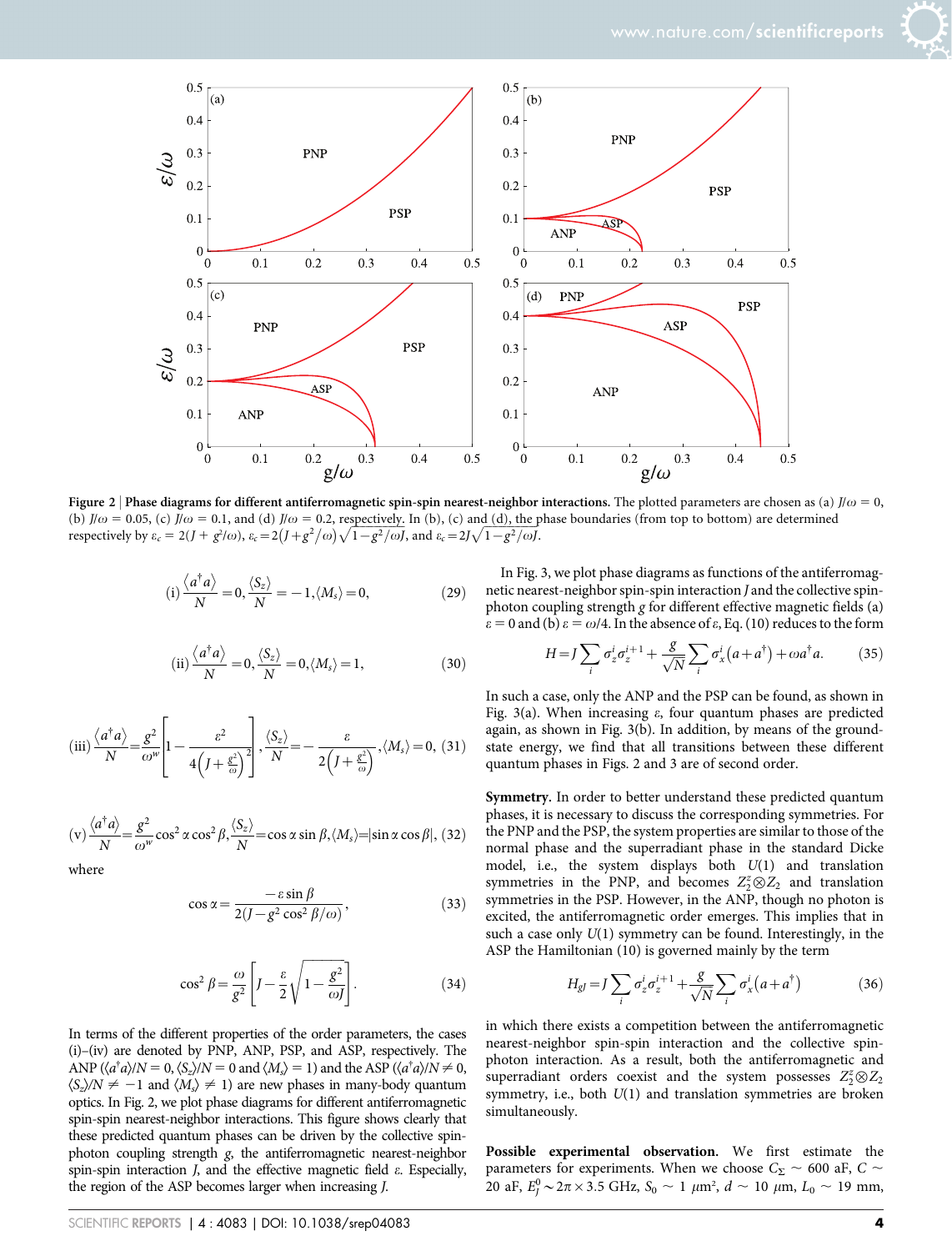



Figure 3 | Phase diagrams for different effective magnetic fields. The plotted parameters are chosen as (a)  $\varepsilon/\omega = 0$  and (b)  $\varepsilon/\omega = 0.25$ , respectively. In (a), the phase boundary is determined by  $J_c = \frac{g^2}{\omega}$ . In (b), the phase boundaries (from top to bottom) are given respectively by (a), the phase boundary is determined by  $J_c = g r \omega$ . In (b), the phase boundaries (from  $J_c = (g^2/\omega + \sqrt{\epsilon^2 + g^4/\omega^2})/2$ ,  $(J_c + g^2/\omega)\sqrt{1 - g^2/(\omega J_c)} = \epsilon/2$ , and  $J_c = \epsilon/2 - g^2/\omega$ .

 $\omega \sim 2\pi \times 6.729 \text{ GHz, and } N = 100^{11}$ , the antiferromagnetic nearestneighbor spin-spin interaction parameter and the collective spinphoton coupling strength are given respectively by  $J \sim 2\pi \times$ 2.2 GHz and  $g \sim 2\pi \times 1.5$  GHz ( $g_0 = 0.01$  is responsible for the Lamb-Dicke approximation). In addition, the effective magnetic field  $\varepsilon$  can range from 0 to  $2\pi \times 6.8$  GHz by controlling the gate voltage  $V_g$ . These parameters ensure that the system should probe the predicted phase transitions. To observe these phase transitions, the relaxation time  $T_1$  and the coherence time  $T_2$  should be much smaller than the lifetime  $1/\kappa$  of the photon, i.e.,  $T_1 > T_2 > 1/\kappa = 23.4$  ns, where  $\kappa$  is the decay rate of the photon. This restriction can be easy to satisfy in current experimental setups (for example,  $T_1 = 7.3 \ \mu s$  and  $T_2$  = 500 ns in Ref. 52).

We now illustrate how to identify these different quantum phases. Here we propose to detect four phases by measuring both the meanphoton number  $\langle a^{\dagger} a \rangle$  and the magnetization  $\langle S_z \rangle$ . For the PNP and the ANP, we can separate these by directly observing the magnetization because  $\langle S_z \rangle/N = -1$  in the PNP and  $\langle S_z \rangle/N = 0$  in the ANP, as shown in Fig. 4(a). For the PSP and the ASP, both the photon and the spin are collectively excited. Moreover, when increasing the effective magnetic field  $\varepsilon$ ,  $\langle S_z \rangle/N$  always decreases. This means that it is difficult to distinguish the PSP and the ASP by measuring  $\langle S_z \rangle/N$ . Fortunately, we find that in the ASP the mean-photon number has an unconventional behavior that could increase it from zero to a finite value and then decrease, as shown in Fig. 4(b). The relevant



Figure 4 | Order parameters versus the effective magnetic field. In (a) and (b), the magnetization  $\langle S_z \rangle/N$  and the mean-photon number  $\langle a^{\dagger} a \rangle/N$  as functions of the effective magnetic field  $\varepsilon$  are plotted, respectively, when  $J/\omega$  = 0.30 and  $g/\omega$  = 0.25.

physics can be understood as follows. When the effective magnetic field  $\varepsilon$  is applied, it can initially promote the arrangement of all spins from the antiferromagnetic to the paramagnetic terms<sup>53</sup>. For example, in the case of a weak  $\varepsilon$ , the spin arrangement becomes  $\left| \dots \right|$   $\uparrow \downarrow \uparrow \left\{ \downarrow \downarrow \right\}$   $\uparrow \downarrow \uparrow \dots$  from the antiferromagnetic case  $\left| \dots \right|$ "#"#"#"# …æ. This process is helpful for achieving photon-induced collective excitations. Thus, the mean-photon number can increase. However, the rearrangement of spins gives rise to an opposite result of the magnetization, i.e., it decreases when increasing  $\varepsilon$ . For strong  $\varepsilon$ , this effective magnetic field in the  $z$  axis leads to a large spin imbalance  $|... \uparrow \uparrow \downarrow \downarrow \downarrow \downarrow \downarrow ...$  and thus suppresses the spin-photon collective excitations, i.e., both  $\langle a^{\dagger} a \rangle/N$  and  $\langle S_z \rangle/N$  decrease when increasing  $\varepsilon$ . In terms of the different behaviors of both  $\langle a^{\dagger} a \rangle/N$  and  $\langle S_z \rangle/N$ , we argue that our predicted quantum phases can be identified.

It should be pointed out that the microwave photon in superconducting circuits is not easy to measure directly<sup>54</sup> via photon-number detectors, because its energy ( $\hbar \omega$ ) is very small. However, in the dispersive region  $\Delta \gg g$ , where  $\Delta = \varepsilon - \omega$ , the photon number can be detected by the photon-number-dependent light shift (the Stark plus Lamb shifts) of the atom transition frequency<sup>55</sup>. Unfortunately, to achieve the predicted phase diagrams, the system should work at the quasi-dispersive-strong region  $\Delta/g \leq 4$ . In such a region, the above approach to detect photons does not work. Recently, it has been proposed<sup>56,57</sup> to detect the photon by irreversible absorption of photons. In these proposals<sup>56,57</sup>, the absorbers along the waveguide are built with bistable quantum circuits, and can produce a large voltage pulse when the photon decays into a stable state. This suggests that in future experiments the mean-photon number could be detected, and then our predicted phase diagrams could also be observed.

#### **Discussion**

Let us here address the no-go theorem in quantum optics. This no-go theorem, demonstrated<sup>58</sup> in 1975, shows that in a typical optical cavity with an ensemble of natural two-level atoms, the phase transition from the normal phase to the superradiant phase is forbidden by the  $A<sup>2</sup>$  term, where  $A$  is the vector potential. Recently, the no-go theorem has been addressed $29,30$  in circuit QED, with many superconducting qubits interacting with a quantized voltage (microwave photon). However, in this report, the required microwave photon is generated from the quantization of the magnetic flux. In such a case, no  $A<sup>2</sup>$  term can occur, i.e., the no-go theorem is not valid.

We now consider how the decay of the photon and the disorder in fabrication affect the predicted phase diagrams. When considering the decay of the photon, the stationary mean-photon number, which can be derived from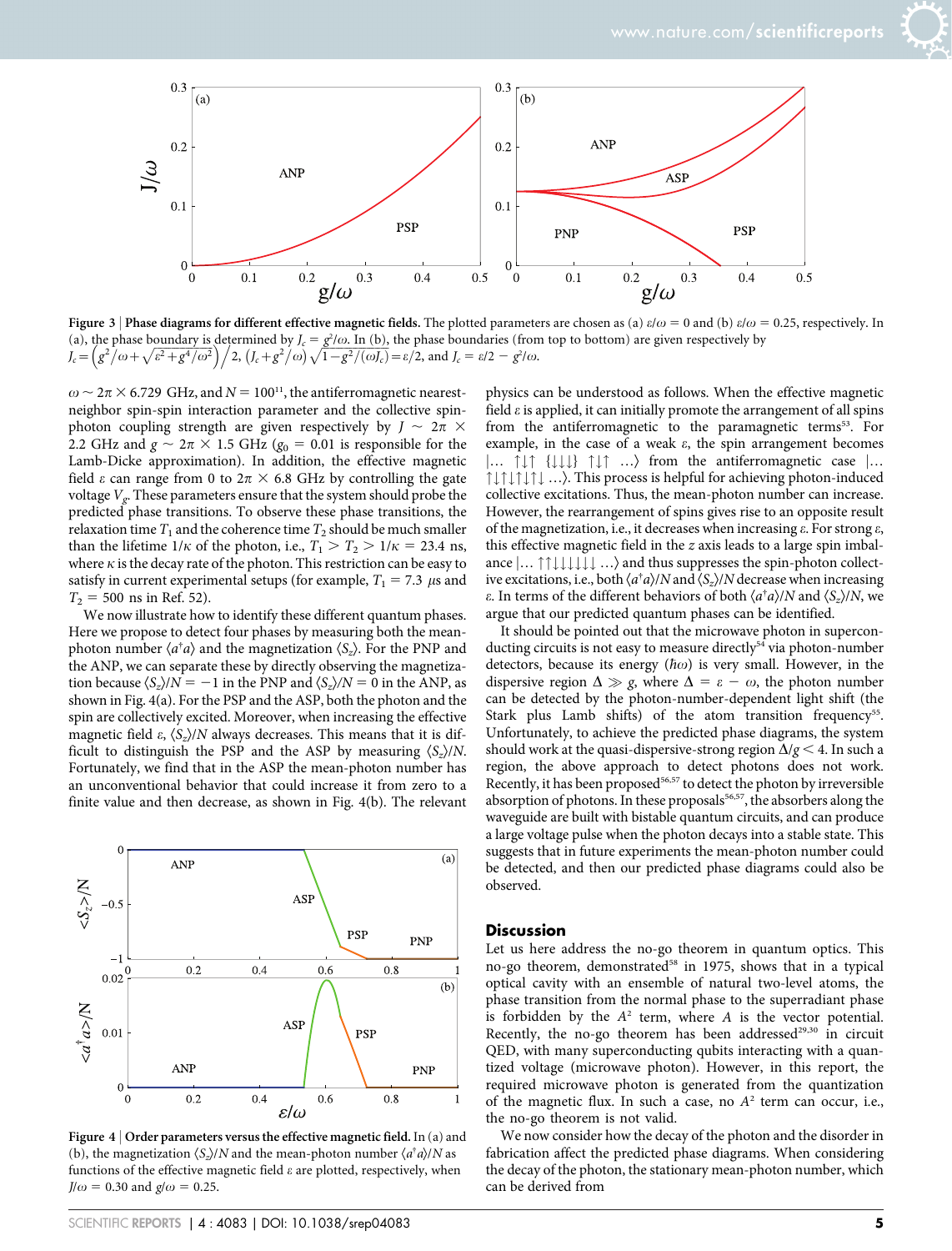

Figure 5 <sup>|</sup> Order parameters via the direct numerical diagonalization **method.** In (a)–(c), the mean-photon number  $\langle a^{\dagger} a \rangle/N$ , the magnetization  $\langle S_z \rangle/N$ , and the the staggered magnetization  $\langle M_s \rangle$  as functions of the collective spin-photon coupling strength g and the effective magnetic field  $\varepsilon$  are plotted, respectively, when  $J/\omega = 0.1$  and  $N = 7$ .

$$
i\frac{\partial a}{\partial t} = \omega a + \frac{g}{\sqrt{N}} S_x - i\kappa a = 0, \qquad (37)
$$

becomes

$$
\langle a^{\dagger} a \rangle = \frac{g^2}{N(\omega^2 + \kappa^2)} \langle S_x \rangle^2, \tag{38}
$$

whereas the stationary value of  $\langle S_x \rangle$  remains unchanged (i.e., it is identical to the case without photon decay). This means that we can use an effective Hamiltonian

$$
H_{\text{eff}} = J \sum_{i} \sigma_z^i \sigma_z^{i+1} + \frac{g}{\sqrt{N}} \sum_{i} \sigma_x^i (a + a^{\dagger}) + \omega_{\text{eff}} a^{\dagger} a, \qquad (39)
$$

with

$$
\omega_{\text{eff}} = \sqrt{\omega^2 + \kappa^2},\tag{40}
$$

to discuss the phase diagrams<sup>49</sup> induced by the decay of the photon. Since the decay rate  $\kappa$  of the photon ( $\sim$ MHz) is far smaller than the other parameters ( $\sim$ GHz), the decay of the photon has almost no effect on the predicted phase diagrams.

In addition, the imperfections in fabrication result in a weak randomness in the antiferromagnetic nearest-neighbor spin-spin interaction<sup>14</sup>. Moreover, the disorder antiferromagnetic interaction generates a disordered phase, such as a random singlet phase<sup>59</sup>. In this phase, most spins form a singlet pair with nearby spins, and the residual induce weak long-distance pairs. Unfortunately, the disordered phase is only a local correlation, and is thus unstable in

the presence of a strong external magnetic field (i.e., for a weak magnetic field, the disordered phase can occur). The phase diagrams predicted here should be observable under a strong magnetic field (See Figs.  $2(c)$  and  $2(d)$ ). This means that these predicted quantum phases will not be qualitatively affected by weak disorder.

Mean-field predictions become more accurate for larger number of spins. However, mean-field is often a good starting point, and provides some basic insight in the system. Moreover, for current experimental techniques, the spin number is not sufficiently large, but this should change in the future. For smaller number of spins, we can perform direct numerical diagonalization to discuss the groundstate properties. In Fig. 5, we plot the order parameters  $\langle a^{\dagger}a \rangle/N, \langle S_z \rangle$ / N, and  $\langle M_s \rangle$  as functions of the collective spin-photon coupling strength g and the effective magnetic field  $\varepsilon$ . This result shows clearly that for a small number of spins, the predicted quantum phases still exist, but the phase boundaries are affected significantly.

In summary, we have investigated the Dicke-Ising model with an antiferromagnetic nearest-neighbor spin-spin interaction in circuit QED for a superconducting qubit array and predicted four quantum phases, including the PNP, the ANP, the PSP and the ASP, with different symmetries. Moreover, all transitions between these different quantum phases are of second order. We have also found an unconventional photon signature in the ASP, where both the antiferromagnetic and superradiant orders coexist. We believe that this system allows to explore exotic many-body physics in quantum optics and condensed-matter physics because it has an interesting competition between the collective spin-photon interaction and the nearest-neighbor spin-spin interaction.

#### Methods

Three equilibrium equations and the corresponding stable conditions. Here we present detailed calculations on how to derive the three equilibrium equations (17)– (19) and the corresponding stable conditions. After minimizing the ground-state energy E in Eq. (16) with respect to the variational parameters ( $\lambda$ ,  $\varphi_1$  and  $\varphi_2$ ), we obtain three equations:

$$
\frac{\partial E}{\partial \lambda} = 2\omega\lambda + g(\cos\varphi_1 + \cos\varphi_2) = 0,\tag{41}
$$

$$
\frac{\partial E}{\partial \varphi_1} = -J \cos \varphi_1 \sin \varphi_2 + \frac{\varepsilon}{2} \cos \varphi_1 - g\lambda \sin \varphi_1 = 0, \tag{42}
$$

$$
\frac{\partial E}{\partial \varphi_2} = -J \sin \varphi_1 \cos \varphi_2 + \frac{\varepsilon}{2} \cos \varphi_2 - g\lambda \sin \varphi_2 = 0.
$$
 (43)

After defining  $\alpha = (\varphi_1 + \varphi_2)/2 \in [-\pi/2, \pi/2]$  and  $\beta = (\varphi_1 - \varphi_2)/2 \in [-\pi/2, \pi/2]$ , the three equilibrium equations (17)–(19) are easily derived.

In addition, by means of three parameters ( $\lambda$ ,  $\alpha$  and  $\beta$ ), the ground-state stability is determined by the  $3 \times 3$  Hessian matrix

$$
\mathcal{M} = \begin{bmatrix} \frac{\partial^2 E}{\partial \lambda^2} & \frac{\partial^2 E}{\partial \lambda \partial \alpha} & \frac{\partial^2 E}{\partial \lambda \partial \beta} \\ \frac{\partial^2 E}{\partial \alpha \partial \lambda} & \frac{\partial^2 E}{\partial \alpha^2} & \frac{\partial^2 E}{\partial \alpha \partial \beta} \\ \frac{\partial^2 E}{\partial \beta \partial \lambda^2} & \frac{\partial^2 E}{\partial \beta \partial \alpha^2} & \frac{\partial^2 E}{\partial \beta^2} \end{bmatrix} .
$$
(44)

If  $M$  is positive definite (i.e., all eigenvalues  $h_i$  of  $M$  are positive), the system is located at the stable phases. If  $M$  is negative definite (i.e., all eigenvalues  $h_i$  of  $M$  are negative), the system is unstable.

- 1. You, J. Q. & Nori, F. Quantum information processing with superconducting qubits in a microwave field. Phys. Rev. B 68, 064509 (2003).
- 2. Blais, A., Huang, R.-S., Wallraff, A., Girvin, S. M. & Schoelkopf, R. J. Cavity quantum electrodynamics for superconducting electrical circuits: An architecture for quantum computation. Phys. Rev. A 69, 062320 (2004).
- 3. Wallraff, A. et al. Strong coupling of a single photon to a superconducting qubit using circuit quantum electrodynamics. Nature 431, 162 (2004).